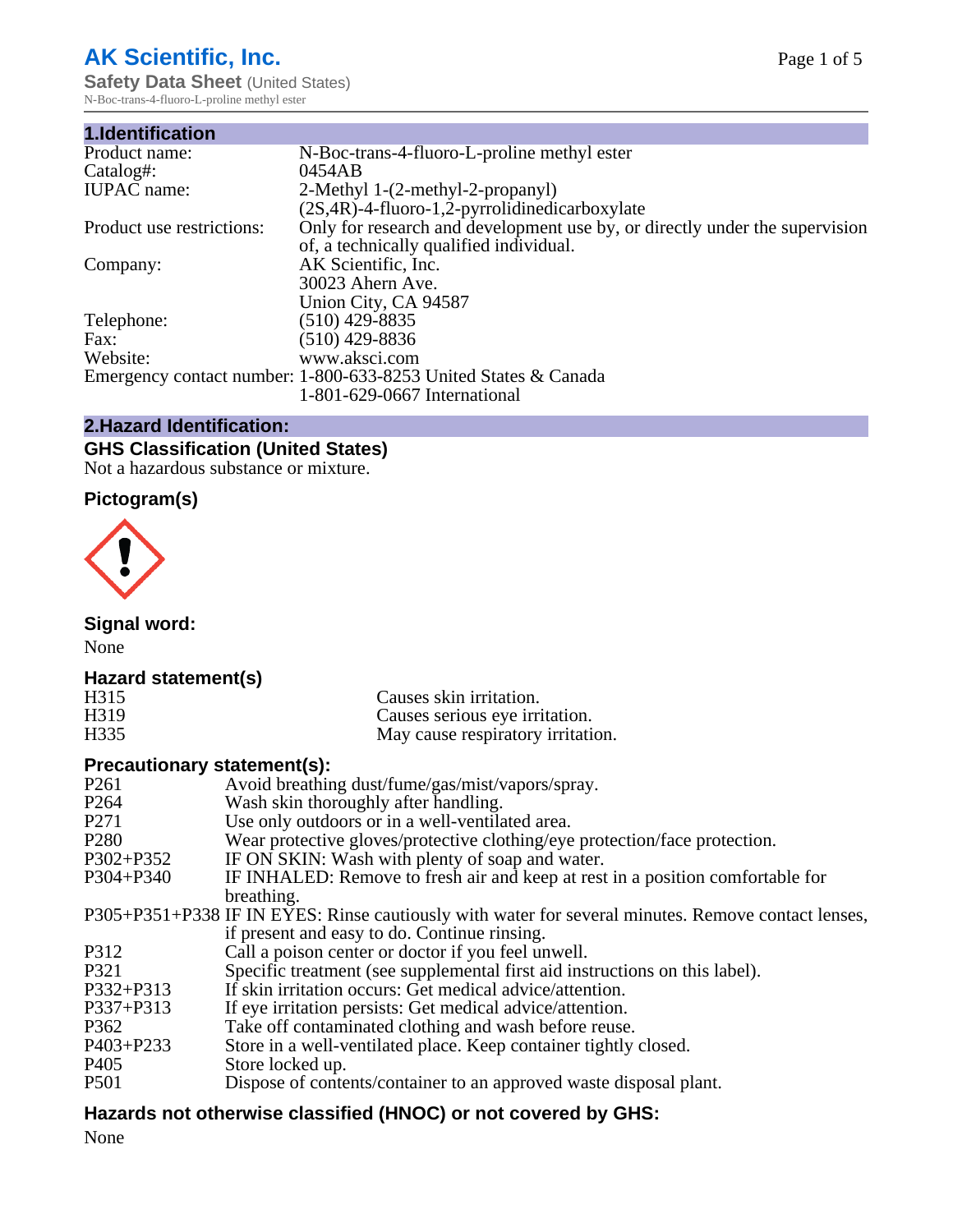#### **3.Composition/Information on Ingredients**

Purity: 98% (GC)

Synonyms: (2S,4R)-1-tert-Butyl 2-methyl 4-fluoropyrrolidine-1,2-dicarboxylate CAS#: Not available. EC: Not available.

#### **4. First Aid Measures**

**General Information:** Immediately remove any clothing contaminated by the product. Move out of dangerous area. Consult a physician and show this safety data sheet.

**Inhalation:** Move person to fresh air. If not breathing, give artificial respiration. If breathing is difficult, give oxygen. Obtain medical aid.

**Skin contact:** Immediately flush skin with running water for at least 15 minutes while removing contaminated clothing and shoes. Wash clothing before reuse. Obtain medical aid immediately. **Eye contact:** Immediately flush open eyes with running water for at least 15 minutes. Obtain medical aid immediately.

**Ingestion:** Do NOT induce vomiting without medical advice. Rinse mouth with water. Never administer anything by mouth to an unconscious person. Obtain medical aid immediately.

**Most important symptoms and effects, both acute and delayed:** No further information available. Please see sections 2 and 11.

**Indication of any immediate medical attention and special treatment needed:** No further information available.

#### **5. Fire Fighting Measures**

**Suitable extinguishing media:** Use water spray, dry chemical, carbon dioxide, or chemical foam. **Specific hazards arising from the chemical:** Carbon oxides, Hydrogen fluoride, Nitrogen oxides. **Advice for firefighters:** As in any fire, wear a NIOSH-approved or equivalent, pressure-demand, self-contained breathing apparatus and full protective gear. During a fire, irritating and highly toxic gases may be generated by thermal decomposition or combustion.

#### **6. Accidental Release Measures**

**Personal precautions, protective equipment and emergency procedures:** Wear protective equipment and keep unprotected personnel away. Ensure adequate ventilation. Remove all sources of ignition. Prevent further leak or spill if safe to do so. For personal protective equipment, please refer to section 8.

**Environmental precautions:** Do not let product enter drains, other waterways, or soil.

**Methods and materials for containment and cleaning up:** Prevent further leak or spill if safe to do so. Vacuum, sweep up, or absorb with inert material and place into a suitable disposal container. Consult local regulations for disposal. See section 13 for further disposal information.

#### **7. Handling and Storage**

**Precautions for safe handling:** Avoid contact with skin, eyes, and personal clothing. Wash hands thoroughly after handling. Avoid breathing fumes. Use only with adequate ventilation. Wear suitable protective clothing, gloves, and eye/face protection. Keep away from sources of ignition. Minimize dust generation and accumulation. Keep container tightly closed. Open and handle container with care. Do not eat, drink, or smoke while handling.

**Conditions for safe storage, including any incompatibilities:** Store in a tightly-closed container when not in use. Store in a cool, dry, well-ventilated area away from incompatible substances.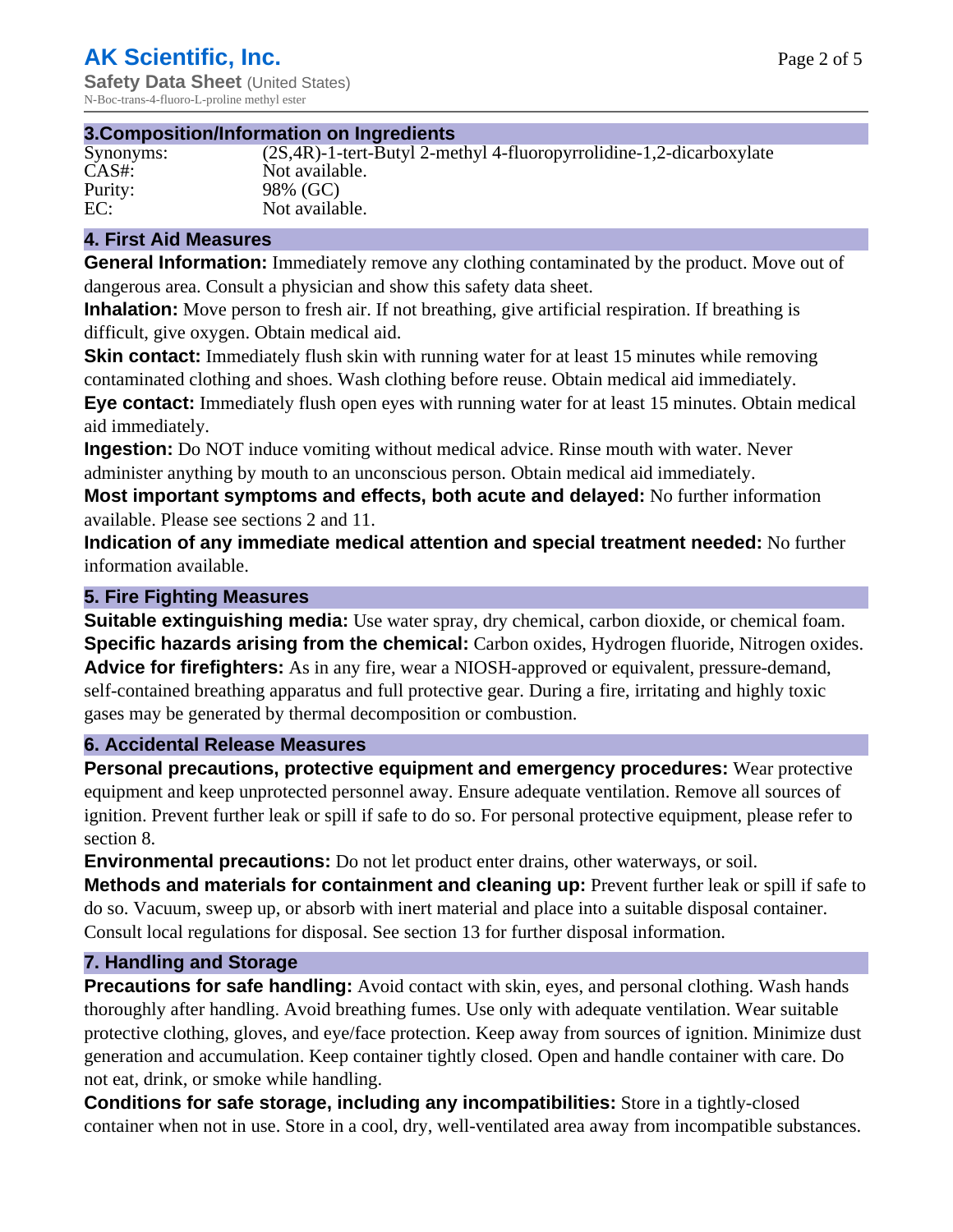Keep away from sources of ignition. ,Store long-term at 2-8°C.

#### **8. Exposure Controls/Personal Protection**

#### **Exposure limits:**

| $OSHA$ PEL:       | Not available. |
|-------------------|----------------|
| NIOSH REL:        | Not available. |
| <b>ACGIH TLV:</b> | Not available. |

**Appropriate engineering controls:** Avoid contact with skin, eyes, and clothing. Wash hands before breaks and immediately after handling the product. Facilities storing or utilizing this material should be equipped with an eyewash fountain. Use adequate general and local exhaust ventilation to keep airborne concentrations low.

#### **Personal protection**

| Eyes:        | Based on an evaluation of the eye or face hazards present, wear chemical splash-resistant<br>safety glasses or goggles with side protection. A face shield may be appropriate in some                                                                                                                                                                         |
|--------------|---------------------------------------------------------------------------------------------------------------------------------------------------------------------------------------------------------------------------------------------------------------------------------------------------------------------------------------------------------------|
|              | workplaces. Use eyewear tested and approved under appropriate government standards<br>such as OSHA 29 CFR 1910.133 or EU EN166.                                                                                                                                                                                                                               |
| Hands:       | Wear gloves selected based on an evaluation of the possible hazards to hands and skin,<br>the duration of use, the physical conditions of the workplace, and the chemical resistance<br>and physical properties of the glove material.                                                                                                                        |
|              | Skin and body: Protective clothing must be selected based on the hazards present in the workplace, the                                                                                                                                                                                                                                                        |
|              | physical environment, the duration of exposure, and other factors. No fabric can provide<br>protection against all potential hazards; therefore it is important to select the appropriate<br>protective clothing for each specific hazard. At the minimum, wear a laboratory coat and<br>close-toed footwear.                                                 |
| Respiratory: | Respirators are not a substitute for accepted engineering control measures such as<br>enclosure or confinement of the operation, general and local ventilation, and substitution<br>of less toxic materials. When respiratory personal protective equipment is appropriate<br>based on an assessment of respiratory hazards in the workplace, use a NIOSH- or |

CEN-certified respirator.

| 9. Physical and Chemical Properties |                         |  |  |
|-------------------------------------|-------------------------|--|--|
| <b>Physical State:</b>              | Viscous liquid to solid |  |  |
| Molecular Formula:                  | C11H18FNO4              |  |  |
| Molecular Weight:                   | 247.26                  |  |  |
| Odor:                               | Not available.          |  |  |
| pH:                                 | Not available.          |  |  |
| <b>Boiling Point Range:</b>         | Not available.          |  |  |
| Freezing/Melting Point:             | $34-39$ °C              |  |  |
| <b>Flash Point:</b>                 | $>110^{\circ}C$         |  |  |
| <b>Evaporation Rate:</b>            | Not available.          |  |  |
| Flammability(solid,gas):            | Please see section 2.   |  |  |
| <b>Explosive limits:</b>            | Not available.          |  |  |
| Vapor Pressure:                     | Not available.          |  |  |
| Vapor Density:                      | Not available.          |  |  |
| Solubility:                         | Not available.          |  |  |
| <b>Relative Density:</b>            | Not available.          |  |  |
| Refractive Index:                   | Not available.          |  |  |
| Volatility:                         | Not available.          |  |  |
| <b>Auto-ignition Temperature:</b>   | Not available.          |  |  |
| <b>Decomposition Temperature:</b>   | Not available.          |  |  |
| <b>Partition Coefficient:</b>       | Not available.          |  |  |

# **10. Stability and Reactivity**

Not available.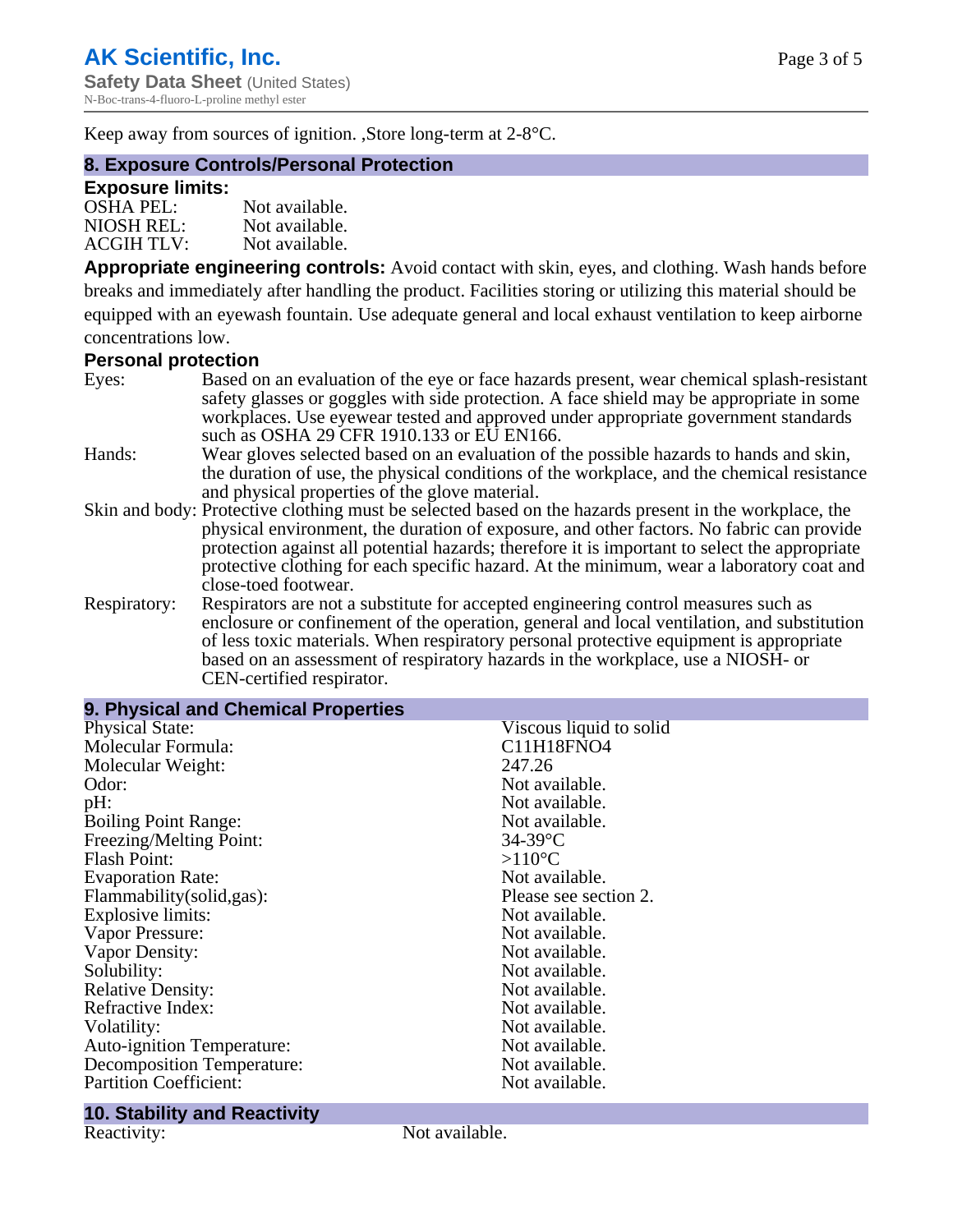| Chemical stability:                 | Stable under recommended temperatures and pressures. |
|-------------------------------------|------------------------------------------------------|
| Possibility of hazardous reactions: | Not available.                                       |
| Conditions to avoid:                | Dust generation.                                     |
| Incompatible materials:             | Strong oxidizing agents.                             |
| Hazardous decomposition products:   | Carbon oxides, Hydrogen fluoride, Nitrogen oxides.   |
|                                     |                                                      |

**11. Toxicological Information**

RTECS# Not available. Acute toxicity: Not available. Routes of exposure: Inhalation,eye contact,skin contact,ingestion. Symptoms related to the physical,chemical and toxicological characteristics:

Skin contact may result in inflammation characterized by itching, scaling, reddening, blistering, pain or dryness. Eye contact may result in redness, pain or severe eye damage. Inhalation may cause irritation of the lungs and respiratory system. Overexposure may result in serious illness or death.

# **Carcinogenicity**

IARC: Not classified.<br>
Not listed. NTP:<br>
OSHA: Not listed.<br>
Not listed. Not listed. Acute toxic effects: Inflammation of the eye is characterized by redness, watering, and itching. Skin inflammation is characterized by itching, scaling, reddening, or, occasionally, blistering.

#### **12. Ecological Information** Ecotoxicity: Not available.<br>
Not available.<br>
Not available.<br>
Not available. Persistence and degradability:<br>
Bioaccumulative potential:<br>
Not available.<br>
Not available. Bioaccumulative potential:<br>
Mobility in soil:<br>
Mobility in soil:<br>
Not available. Mobility in soil:<br>
Other adverse effects:<br>
Other adverse effects:<br>
Not available. Other adverse effects:

**13. Disposal Considerations**

Disposal of waste: Chemical waste generators must determine whether a discarded chemical is classified as hazardous waste. US EPA guidelines for the classification determination are listed in 40 CFR 261.3. Additionally, waste generators must consult state and local hazardous waste regulations to ensure complete and accurate classification. Observe all federal, state and local regulations when disposing of the substance.

Disposal of packaging: Do not reuse containers. Dispose of as unused product.

#### **14. Transportation Information**

| <b>DOT (United States)</b>        |                |
|-----------------------------------|----------------|
| UN number:                        | Not hazmat     |
| Proper shipping name:             | Not available. |
| Transport hazard class:           | Not available. |
| Packing group:                    | Not available. |
| <b>IATA</b>                       |                |
| <b>UN Number:</b>                 | Not DG         |
| Proper shipping name:             | Not available. |
| Transport hazard class:           | Not available. |
| Packing group:                    | Not available. |
| <b>15. Regulatory Information</b> |                |